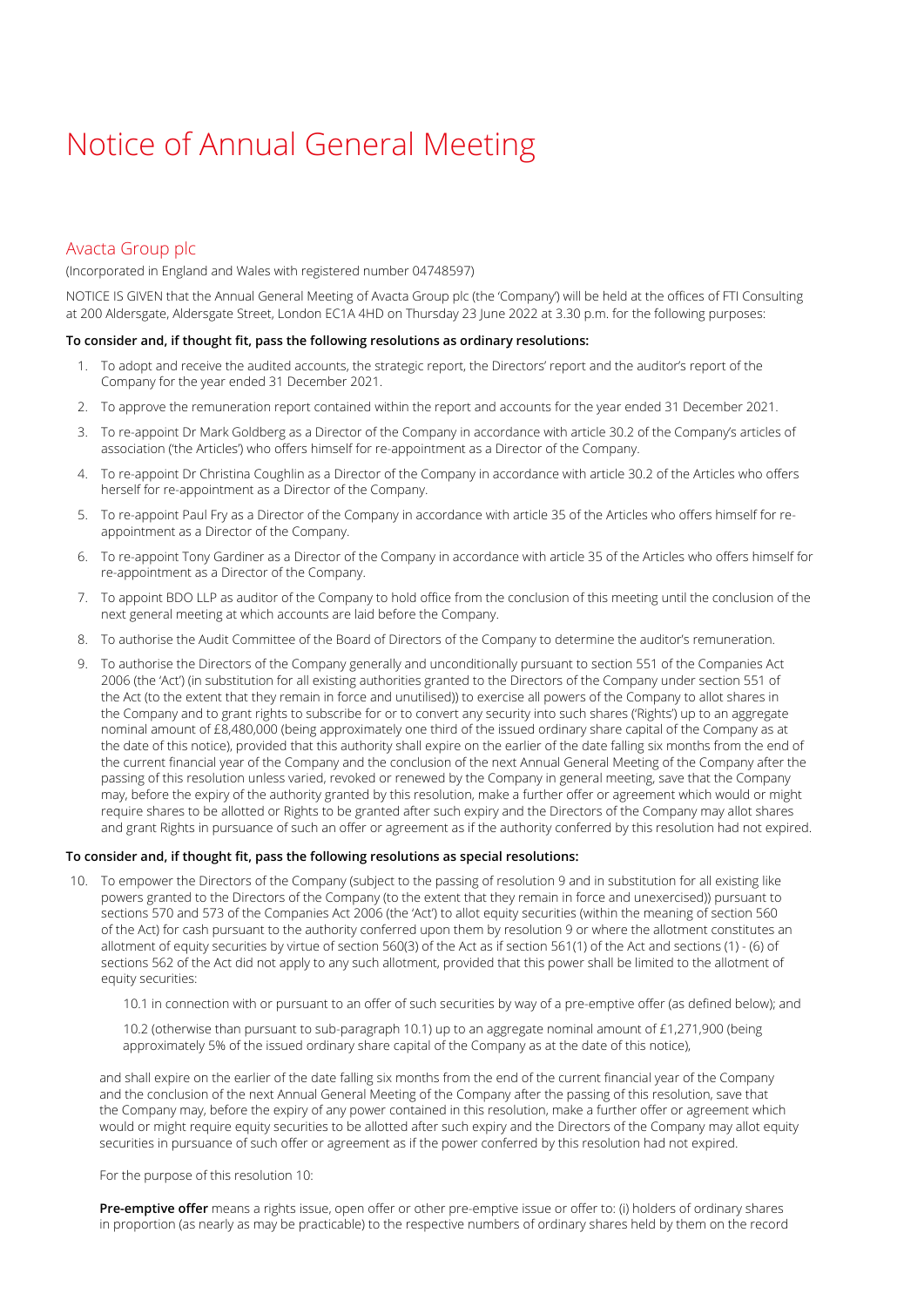date(s) for such allotment; and (ii) persons who are holders of other classes of equity securities if this is required by the rights of such securities (if any) or, if the Directors of the Company consider necessary, as permitted by the rights of those securities, but subject in both cases to such exclusions or other arrangements as the Directors of the Company may deem necessary or expedient in relation to fractional entitlements, treasury shares, record dates or legal, regulatory or practical difficulties which may arise under the laws of any jurisdiction, the requirements of any recognised regulatory body or any stock exchange in any territory or any other matter whatsoever.

11. To authorise the Directors of the Company generally and unconditionally for the purpose of section 701 of the Companies Act 2006 (the 'Act') and in accordance with Article 22, to make market purchases (within the meaning of section 693 of the Act) of ordinary shares of 10p each in the capital of the Company on such terms and in such manner as the Directors of the Company may determine provided that:

11.1 the maximum number of ordinary shares that may be purchased under this authority is restricted to 12,662,000 (being approximately 5% of the issued ordinary share capital of the Company as at the date of this notice);

11.2 the maximum price which may be paid for any and each ordinary share purchased under this authority shall not be more than the higher of: (i) an amount equal to 105% of the average of the middle market prices (as derived from the London Stock Exchange Daily Official List) for the five business days immediately preceding the day on which that ordinary share is contracted to be purchased; and (ii) an amount equal to the higher of the price of the last independent trade and the highest current independent bid on the London Stock Exchange at the time the purchase is carried out (in each case exclusive of expenses); and

11.3 the minimum price which may be paid shall be the nominal value of that ordinary share (exclusive of expenses payable by the Company in connection with the purchase),

and shall expire on the earlier of the date falling six months from the end of the current financial year of the Company and the conclusion of the next Annual General Meeting of the Company after the passing of this resolution, save that the Company may make a contract or contracts to purchase ordinary shares under this authority before its expiry which will or may be executed wholly or partly after the expiry of this authority and may make a purchase of ordinary shares in pursuance of any such contract.

By order of the Board

T. Godinar

Tony Gardiner Company Secretary

5 April 2022

Registered Office: Unit 20, Ash Way, Thorp Arch Estate, Wetherby LS23 7FA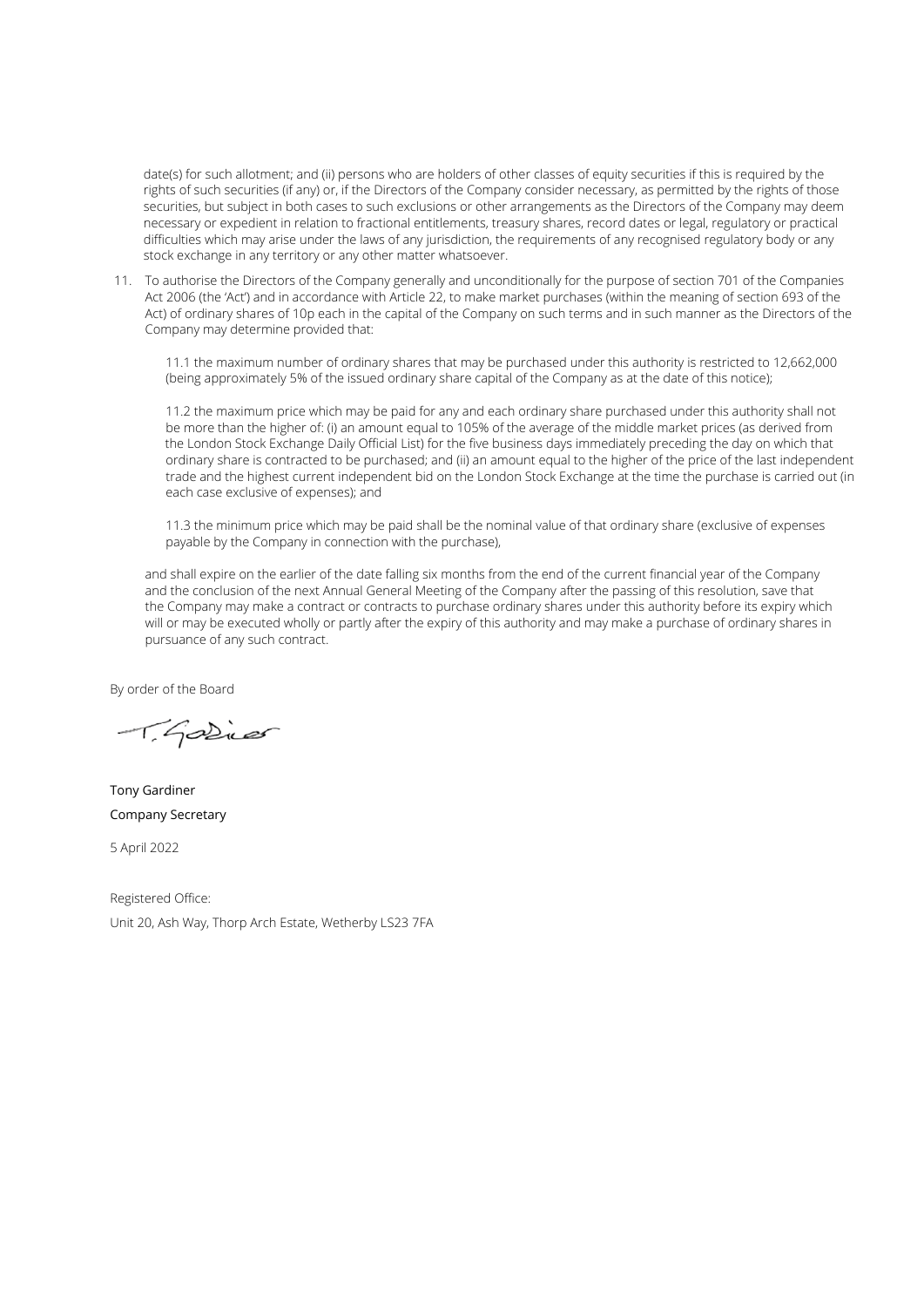## Notice of Meeting Notes

The following notes explain your general rights as a shareholder and your right to attend, speak and vote at this Annual General Meeting (the 'Meeting') or to appoint someone else to do so on your behalf:

- 1. To be entitled to attend, speak and vote at the Meeting (and for the purpose of the determination by the Company of the number of votes they may cast), shareholders must be registered in the Register of Members of the Company at 8.00 p.m. on 21 June 2022. Changes to the Register of Members after the relevant deadline shall be disregarded in determining the rights of any person to attend, speak and vote at the Meeting.
- 2. Registered shareholders are entitled to appoint another person as a proxy to exercise all or part of their rights to attend, speak and vote on their behalf at the Meeting. A shareholder may appoint more than one proxy in relation to the Meeting, provided that each proxy is appointed to exercise the rights attached to a different ordinary share or ordinary shares held by that shareholder. A proxy need not be a shareholder of the Company.
- 3. In the case of joint holders, where more than one of the joint holders purports to appoint a proxy, only the appointment submitted by the most senior holder will be accepted. Seniority is determined by the order in which the names of the joint holders appear in the Company's Register of Members in respect of the joint holding (the first named being the most senior).
- 4. A vote withheld is not a vote in law, which means that the vote will not be counted in the calculation of votes for or against the resolution. If no voting indication is given, your proxy will vote or abstain from voting at his or her discretion. Your proxy will vote (or abstain from voting) as he or she thinks fit in relation to any other matter which is put before the Meeting.
- 5. You can vote/appoint a proxy:
	- by logging on to www.signalshares.com and following the instructions;
	- by requesting a hard copy form of proxy directly from the registrar, Link Group, on Tel: 0371 664 0300. Calls are charged at the standard geographic rate and will vary by provider. Calls outside the UK will be charged at the applicable international rate. Lines are open between 9.00 a.m. and 5.30 p.m., Monday to Friday (excluding public holidays in England and Wales); or
	- in the case of CREST members, by utilising the CREST electronic proxy appointment service in accordance with the procedures set out below.
- 6. In order for a proxy appointment to be a valid, the form of proxy must be completed. In each case the form of proxy must be received by Link Group at 10<sup>th</sup> Floor, Central Square, 29 Wellington Street, Leeds LS1 4DL, by 3.30 p.m. on 21 June 2022.
- 7. If you return more than one proxy appointment, either by paper or electronic communication, the appointment received last by the registrar before the latest time for the receipt of proxies will take precedence. You are advised to read the terms and conditions of use carefully. Electronic communication facilities are open to all shareholders and those who use them will not be disadvantaged.
- 8. The return of a completed proxy form, electronic filing or any CREST Proxy Instructions (as described in note 10 below) will not prevent a shareholder from attending the Meeting and speaking and/or voting in person if he or she wishes to do so.
- 9. CREST members who wish to appoint a proxy or proxies through the CREST electronic proxy appointment service may do so for the Meeting (and any adjournment of the Meeting) by using the procedures described in the CREST manual (available from www.euroclear.com/site/public/EUI). CREST personal members or other CREST sponsored members, and those CREST members who have appointed (a) voting service provider(s), should refer to their CREST sponsor or voting service provider(s), who will be able to take the appropriate action on their behalf.
- 10. In order for a proxy appointment or instruction made by means of CREST to be valid, the appropriate CREST message (a 'CREST Proxy Instruction') must be properly authenticated in accordance with Euroclear UK & Ireland Limited's specifications, and must contain the information required for such instructions, as described in the CREST manual. The message must be transmitted so as to be received by the issuer's agent (ID RA10) by 3.30 p.m. on 21 June 2022. For this purpose, the time of receipt will be taken to mean the time (as determined by the timestamp applied to the message by the CREST Application Host) from which the issuer's agent is able to retrieve the message by enquiry to CREST in the manner prescribed by CREST. After this time any change of instructions to proxies appointed through CREST should be communicated to the appointee through other means.